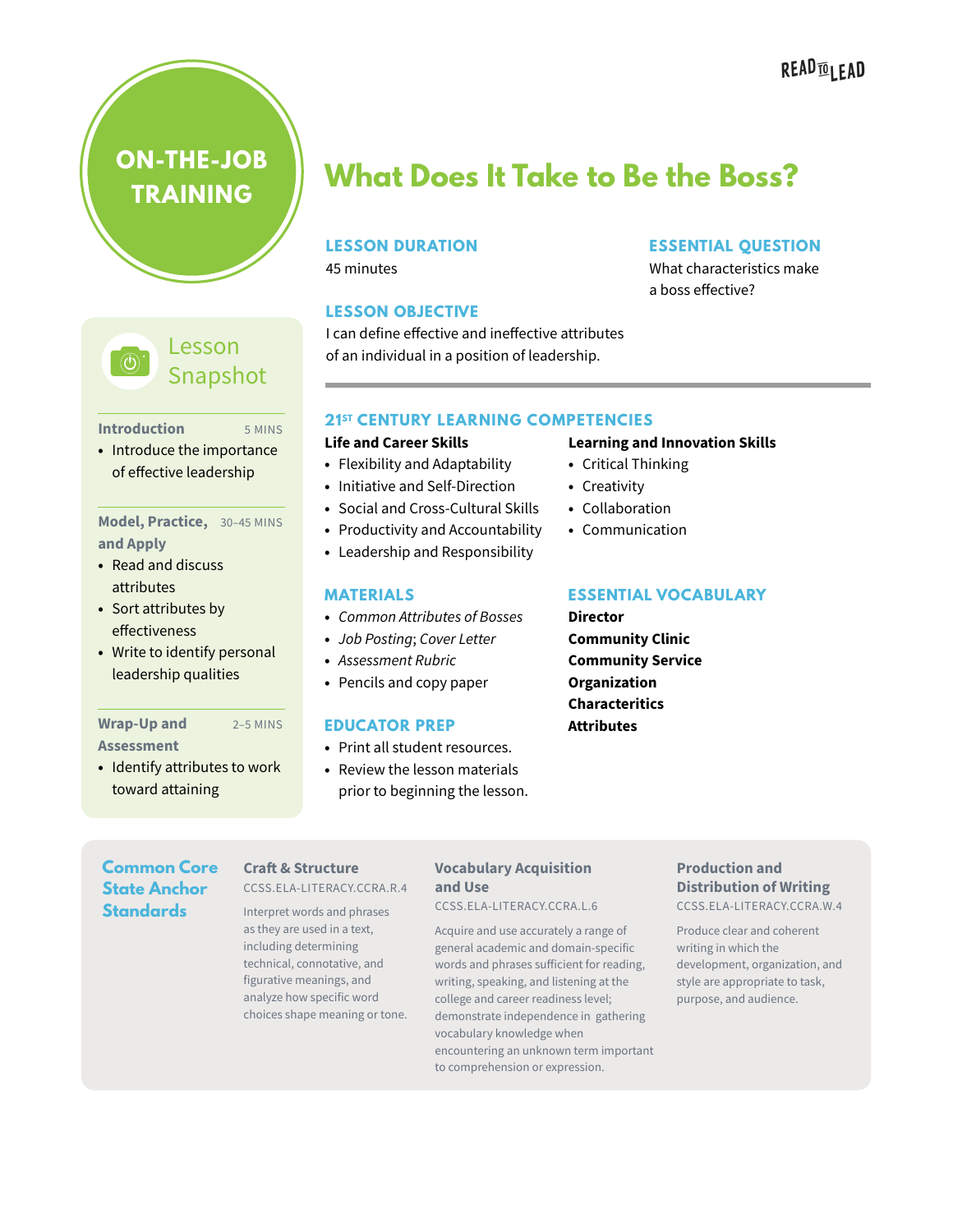#### **INTRODUCTION** (5 mins)

- **• Say:** *Congratulations! Each of you are about to become the boss throug our new program Read to Lead. You've just been hired as* (fill in the blank depending on which game your students will play):
	- *1. The Director of Common Ground Community Center* (Community in Crisis)
	- *2. The Medical Director of Be Well Family Clinic* (Vital Signs)
	- *3. The Editor-in-Chief of the Daily Byte* (After the Storm)

*Let's watch this video to find out what you are going to do as the boss in Read to Lead:* **[Learn about Read to Lead](https://youtu.be/pGH2IxcrTYU)**

- **• Say:** *Effective leadership starts at the top. In order for things to run smoothly, staff must have a single person they can rely on for answers to difficult questions and situations. Being a good boss is about more than being liked by the staff. It's about having the necessary skills to guide, lead, and inspire the staff to do their best work as well. Today we're going to think about the characteristics of a good boss.*
- **• Ask:** *What are some leadership positions you've taken on in your own life?* (Examples: sport captain, group leader, student government, line leader, babysitting job, etc.) *What qualities or characteristics did you need to have in order to do your job well?*

#### **MODEL** (10-15 mins)

- **•** Pass out student copies of lesson worksheet, *Common Attributes of Bosses*. As you read the list aloud, spend 1–2 minutes discussing each attribute and its definition.
- **Agreeable** An agreeable boss will do anything to keep the staff happy.
- **Available** An available boss is open to hearing staff concerns.
- **Badgering** A boss who badgers asks staff repeatedly if work tasks are done yet.
- **C** Communicator A boss who is a communicator is able to speak freely and easily with staff members and the community.
- **Data Driven** A data driven boss relies only on numbers (such as financial) to determine success.
- **C** Competitive A competitive boss pits members of the staff against each other in order to gain an edge.
- **Micromanaging** A boss who micromanages handles every detail him- or herself.
- **C Decisive** A decisive boss is able to make well thought-out decisions and stick by them.
- **Equitable** An equitable boss strives for fairness in dealing with staff.
- **C** Trustworthy A trustworthy boss is honest in dealings with staff and the public.

**Note: Color coding is shown here for your assistance in identifying positive and negative attributes. At this stage in the lesson, present each attribute without making any judgements as to which are positive and which are negative.** 



**Show students the following video clip as an introduction to the attributes of effective leadership.**



**Tech Tip** 

Kid President Asks "What Makes an Awesome Leader?"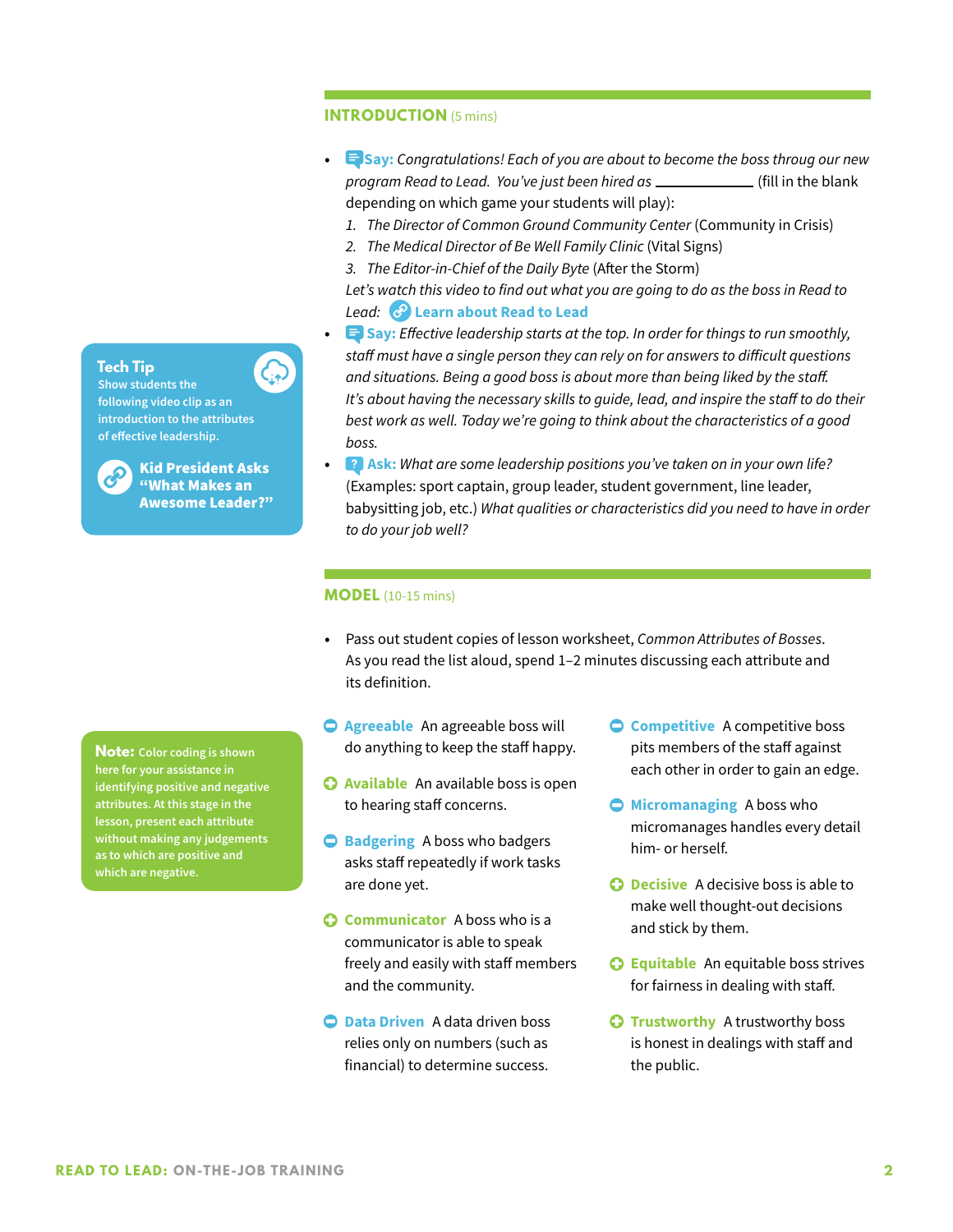#### **PRACTICE** (10 mins)

- **•** Have students reread the list of attributes. Then, students will work together to place a plus sign next to the positive attributes and a minus sign next to the negative attributes.
- **•** After students have had time to work together, ask the whole group to give a thumbs up (positive attribute) or a thumbs down (negative attribute) as you read through the list of attributes. When you notice the group is not in agreement, call on students with different opinions to explain their answer.
- **Ask:** *Is the attribute positive or negative? Why?* 
	- ◉ Sample student answer: Being agreeable is a negative attribute, because an effective leader can't be too worried about whether or not everyone likes him or her. An effective leader has to keep feelings out of the way and focus on the work.
	- ◉ Sample student answer: I think being agreeable is a positive attribute because staff need to feel like they can go to their leader with any question or problem.

#### **APPLY** (10-15 mins)

- **•** Tell students that they will now imagine that they've been asked to submit a cover letter defining their qualifications for the position of the director. Begin by passing out or displaying a copy of the assessment rubric for student review. Read each section of the rubric to students to define the elements you will be assessing in student writing.
- **•** Pass out copies of the lesson worksheets, Job Posting and Cover Letter. Have students read the job posting for the position of director as you read it aloud.
- **•** Next explain to students that many job applications for positions of leadership require a cover letter in which the applicant must give examples of his or her leadership skills in the workplace.
- **• Say:** *A cover letter is a way to briefly tell someone about your accomplishments and your qualifications for a job or position. Your cover letter will have three paragraphs. In the first paragraph, you will introduce yourself and explain why you are applying for the position of director. In the second paragraph, you will identify two attributes you have that make you an effective leader. Be sure you give examples of these attributes in your life. In the third paragraph, you will thank the person to whom you are writing for considering your qualifications for the position.*
- **•** Tell students to begin by reviewing the list of effective leadership attributes and choosing two to be used in personal examples. Then tell students to write sentences about themselves using these words and giving examples of how they exemplify them.

#### **Tech Tip**

**Visit the EdSurge online jobs board to show your students actual job postings for positions of leadership. To locate, navigate to the job postings and search for "Director." Then click one of the available postings to view.** 

**edsurge.com**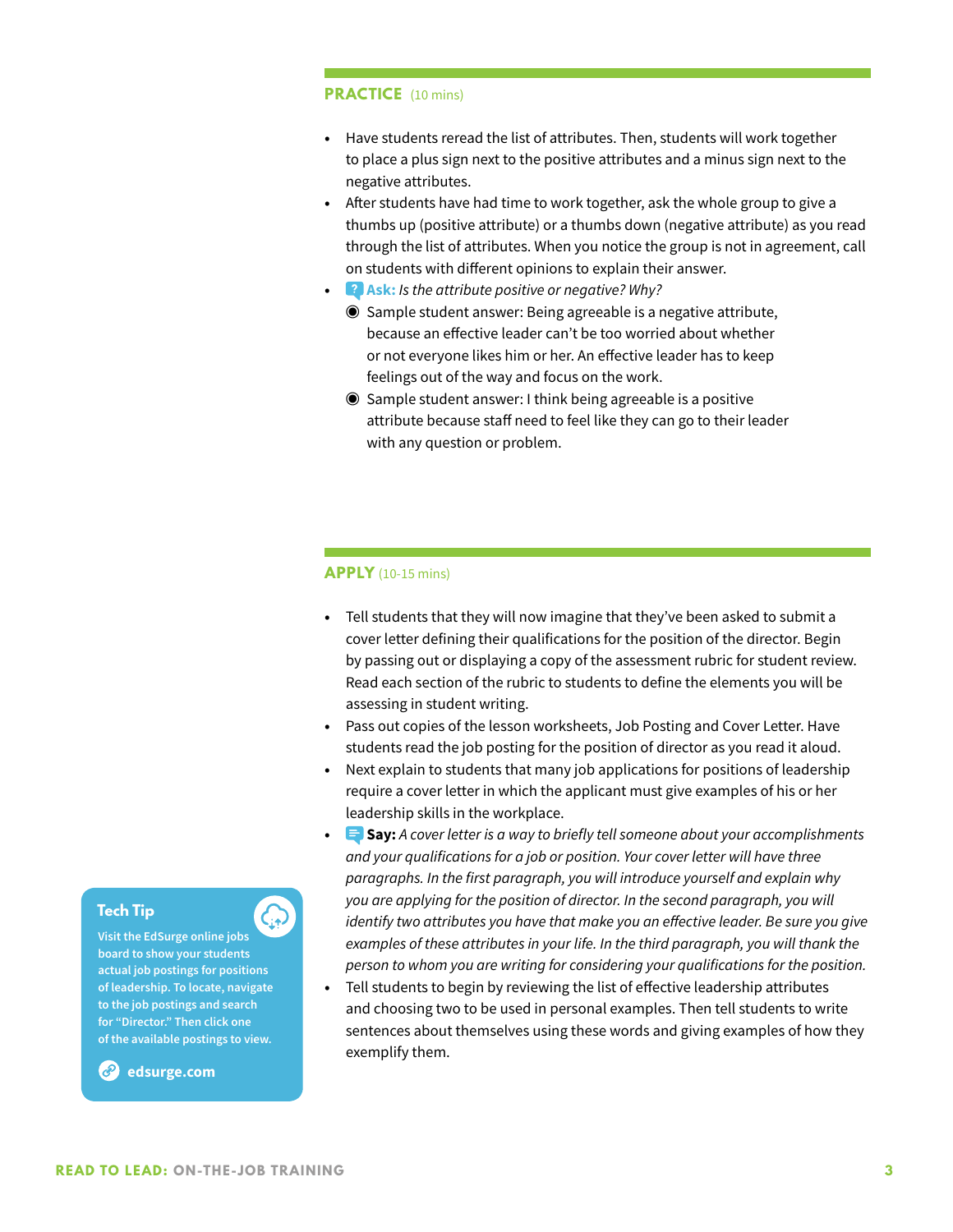#### **APPLY** (continued)

#### ◉ Sample student cover letter (body):

*My name is Jaquin, and I am applying for the position of Director of the Port Douglas Community Clinic.* 

*I will be a good choice for your clinic because I am very decisive. People often ask me to help them with making difficult decisions. I am also very trustworthy. When I once found money on the ground, I turned it in instead of keeping it. This shows that I will be an effective leader by making the right choice even when no one knows about it.*

*Thank you for the opportunity to apply for this position. I hope that you find my positive attributes a good fit for your community's needs. I look forward to speaking with you soon.*

#### **Tech Tip**

**for example.** 

**Support Students with low** 

**self-esteem may need additional support in identifying positive skills within themselves. For students who experience difficulty, pull a small group to discuss ways students help at home and in the community, such as helping with housework, helping with the care of younger siblings, choosing to be fair and/or honest, arriving on time for school, or being responsible for belongings,** 

 $\overline{\mathbf{?}}$ 

**Visit the following web site for links to nine additional videos about effective leadership:**

**Resourceful Manager:**  ව **Leadership Videos**

#### **WRAP-UP AND ASSESSMENT** (2–5 mins)

- **•** Allow students to share their writing by inviting students to read their cover letters aloud and/or posting student cover letters in the classroom.
- **•** Have students work with a partner to choose two effective leadership attributes from their T-charts and brainstorm ways they can begin to grow these skills in their everyday lives.
- **•** Have students fill in the exit slip at the bottom of the *Common Attributes of Bosses* worksheet.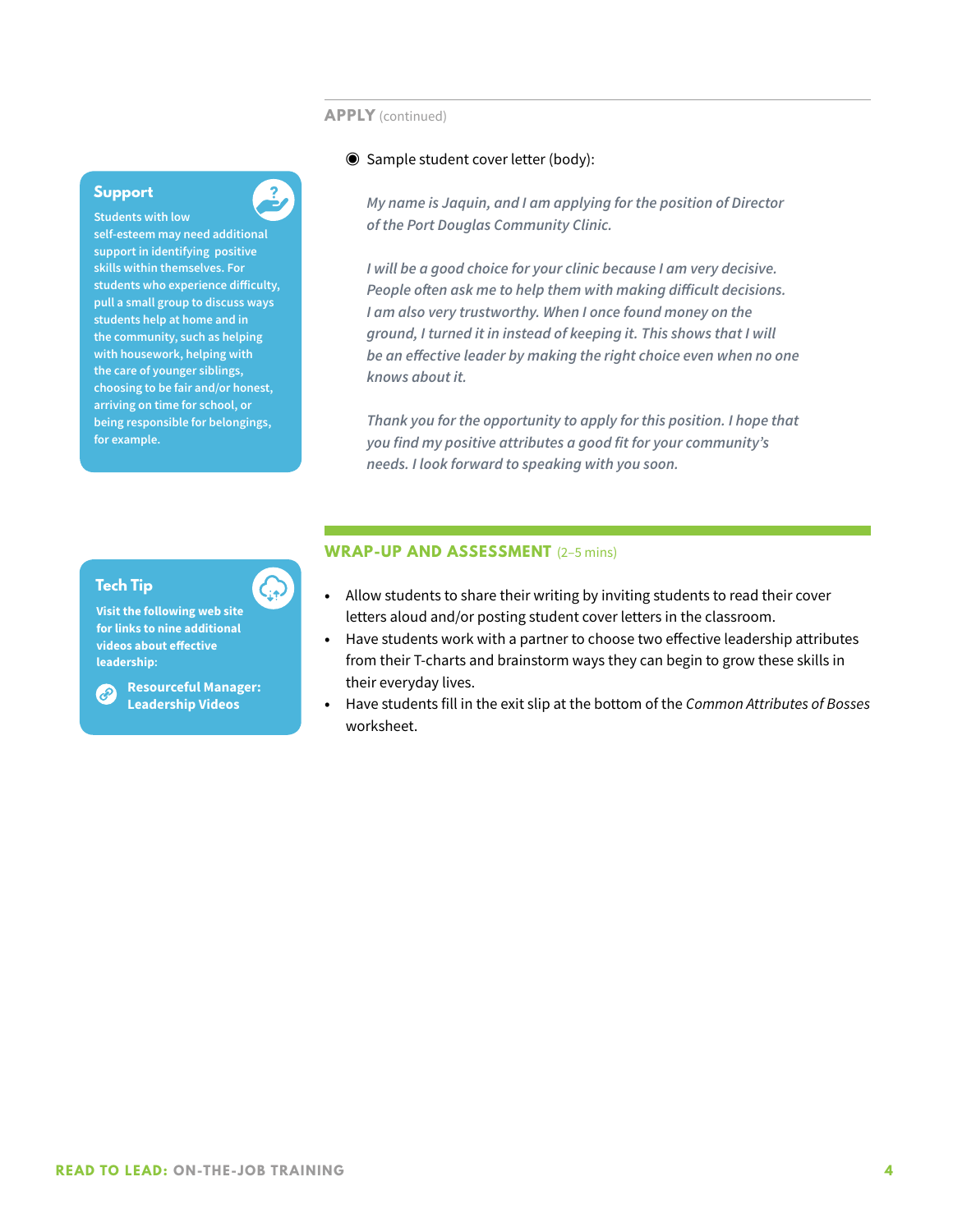

# **COMMON ATTRIBUTES OF BOSSES**

## **What Does It Take to Be the Boss?**

### **AGREEABLE**

An agreeable boss will do anything to keep the staff happy.

### **AVAILABLE** An available boss is open to hearing staff concerns.

**BADGERING**

A boss who badgers asks staff repeatedly if work tasks are done yet.

**DATA DRIVEN** A data driven boss relies only on numbers (such as financial) to determine success.

### **COMMUNICATOR**

A boss who is a communicator is able to speak freely and easily with staff members.

#### **COMPETITIVE**

A competitive boss pits members of his or her staff against each other in order to gain an edge.

#### **MICROMANAGING**

A boss who micromanages handles every detail him- or herself.

### **EQUITABLE**

An equitable boss strives for fairness in dealing with staff.

**DECISIVE**

A decisive boss is able to make well thought-out decisions and stick by them.

**TRUSTWORTHY** A trustworthy boss is honest in dealings with staff and the public.

# **EXIT SLIP**

I choose these two effective leadership attributes to work toward gaining:

These are the steps I can take toward attaining these attributes in my life:

 **READ TO LEAD**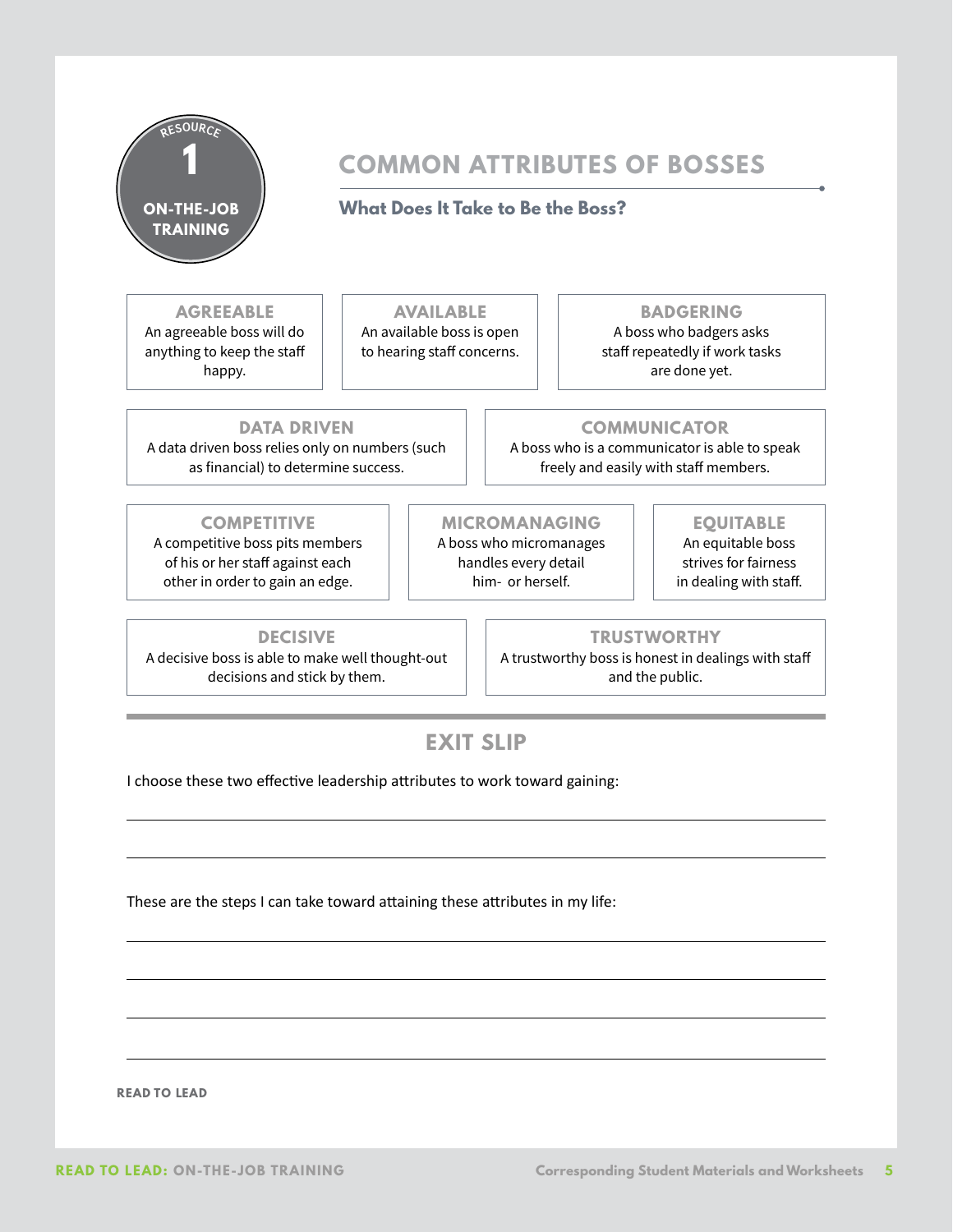

# **JOB POSTING**

**What Does It Take to Be the Boss?**

# DIRECTOR

We are looking for a decisive, trustworthy communicator to serve as our director of  $\qquad \qquad$ Individuals must be available, equitable, and ready to serve the public of our great city. Interested applicants should submit a cover letter to the hiring committee, detailing examples of effective leadership skills. We look forward to reading your submissions.

**ON-THE-JOB TRAINING**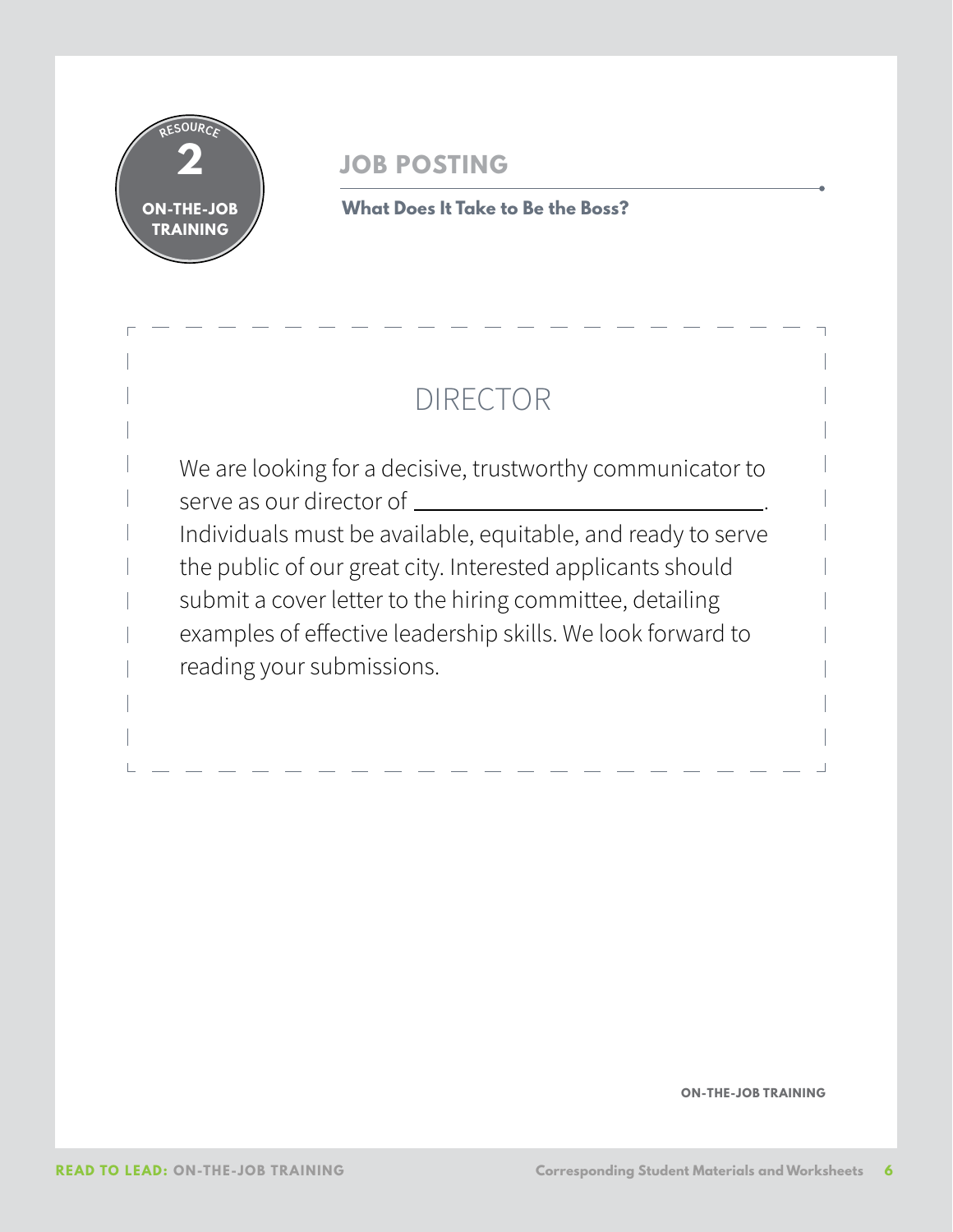|                                      | <b>COVER LETTER</b>                      |  |  |  |  |
|--------------------------------------|------------------------------------------|--|--|--|--|
| <b>ON-THE-JOB</b><br><b>TRAINING</b> | <b>What Does It Take to Be the Boss?</b> |  |  |  |  |
|                                      | <u>(date)</u>                            |  |  |  |  |
|                                      | (your name)                              |  |  |  |  |
|                                      |                                          |  |  |  |  |
|                                      |                                          |  |  |  |  |
| <b>Hiring Committee</b>              |                                          |  |  |  |  |
| Dear Hiring Committee:               |                                          |  |  |  |  |
|                                      |                                          |  |  |  |  |
|                                      |                                          |  |  |  |  |
|                                      |                                          |  |  |  |  |
|                                      |                                          |  |  |  |  |
|                                      |                                          |  |  |  |  |
|                                      |                                          |  |  |  |  |
|                                      |                                          |  |  |  |  |
|                                      |                                          |  |  |  |  |
|                                      |                                          |  |  |  |  |
|                                      |                                          |  |  |  |  |
|                                      |                                          |  |  |  |  |
|                                      |                                          |  |  |  |  |
|                                      |                                          |  |  |  |  |
| Sincerely,                           |                                          |  |  |  |  |
|                                      |                                          |  |  |  |  |